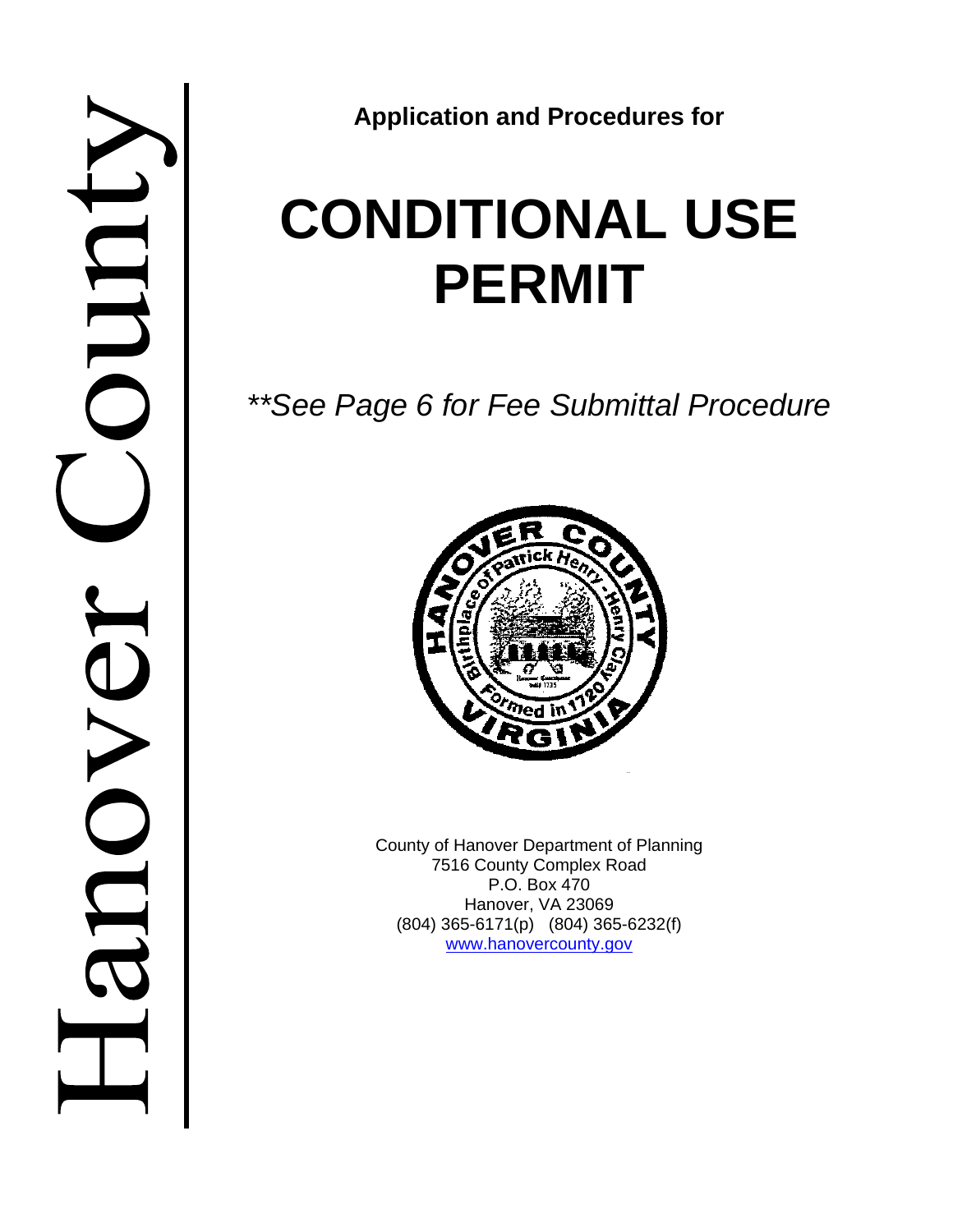# Approval Process for Conditional Use Permit Applications

## **Preapplication Meeting (optional)**

 Meetings with the Planning Staff are recommended prior to submittal of a Conditional Use Permit application. Please bring a plat along with a sketch of your proposal to the meeting.

#### I **Application Submittal**

- The application deadline is the first Monday of every month. If the first Monday falls on a holiday, the application deadline will be the following business day.
- When submitting an application be sure to include a complete application, plat of the subject property, sketch plans, building elevations, and other supplementary information to support the request. Please note: Incomplete applications will not be accepted and will be returned to the applicant.
- The applicant will be notified to submit the required fees, all application fees must be submitted by the Tuesday the week following the application deadline. (See Page 6)

#### I **Application Distribution to County Review Agencies**

 Complete applications are routed to County and State review agencies within five (5) days of the application deadline.

## I **Agency Review Zoning Staff Meeting**

- Complete applications are reviewed and discussed at the Zoning Staff meeting held on the  $3<sup>rd</sup>$ Wednesday of the month of submittal.
- Written comments will be provided to the applicant.

#### I **Staff/Applicant Meeting**

- The staff may contact the applicant to schedule a meeting to discuss comments provided by reviewing agencies and to discuss additional information or plan revisions. At this meeting, the staff may also discuss recommended conditions of approval. These conditions are included to help address potential impacts of the proposed use.
- At this time, it may also be recommended that the applicant schedule a community meeting. A community meeting guide is attached (see page 14 &15).

#### I **Planning Commission**

- Revised sketch plans must be submitted 21 days prior to the Planning Commission meeting.
- A staff report and recommendation is mailed to the Planning Commission and applicant at least 1 week prior to the meeting.
- The Planning Commission meets on the 3<sup>rd</sup> Thursday of every month.
- Following a public hearing on the case, the Planning Commission may recommend approval, approval with revisions to the conditions, denial, or deferral of the application.

#### I **Board of Supervisors**

- A staff report containing the recommendation of the Planning Commission and Staff is sent to the Board of Supervisors and applicant at least 1 week prior to the meeting.
- The Board of Supervisors hears CUP cases during their  $4<sup>th</sup>$  Wednesday meeting of every month; typically, the month following the Planning Commission.
- Following a public hearing on the case, the Board of Supervisors may vote to approve, deny, defer the application to another meeting, or remand the application back to the Planning Commission for further consideration.

I

#### **Approval**

- A Board of Supervisors' letter of approval is sent to the applicant that includes all conditions of approval.
- The next step is to submit an application for site plan approval.

## **Denial as Submitted**

- A Board of Supervisors' letter of denial is sent to the applicant, which includes reasons for denial.
- The applicant may not submit a substantially similar application until one year following the previous denial.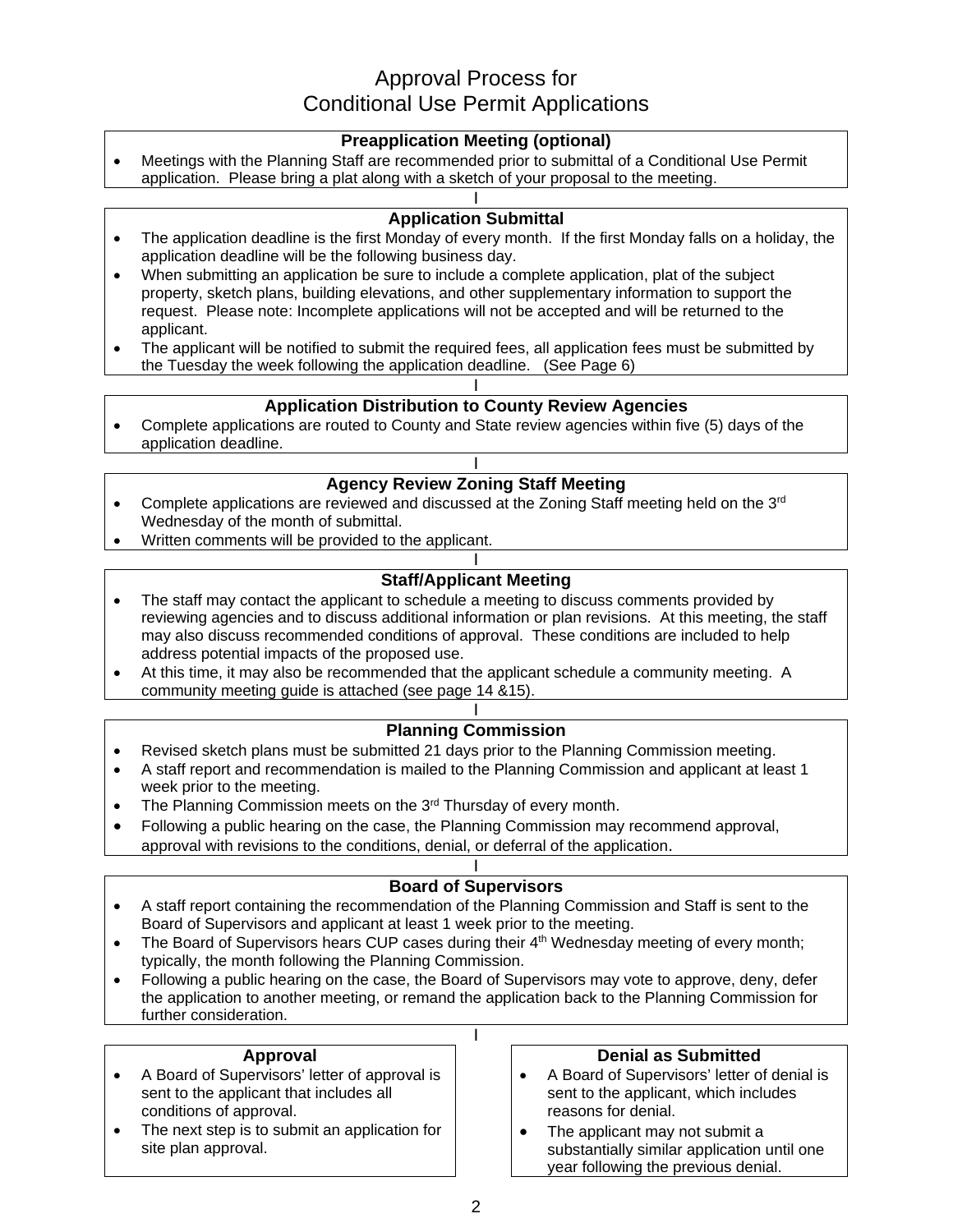# **Request for a Conditional Use Permit**

| Please type or print in <b>black</b> ink.                                                                                                                                                                                                              |                                                                 |  |
|--------------------------------------------------------------------------------------------------------------------------------------------------------------------------------------------------------------------------------------------------------|-----------------------------------------------------------------|--|
| <b>APPLICANT INFORMATION</b>                                                                                                                                                                                                                           |                                                                 |  |
| <b>Contact Name:</b><br>Address: Andreas Address and Address and Address and Address and Address and Address and Address and Address and Address and Address and Address and Address and Address and Address and Address and Address and Address and A | Telephone No. ______________<br>Fax No.<br><b>Email Address</b> |  |

| <b>PARCEL INFORMATION</b>                                  | For multiple parcels, please also complete Page 4              |
|------------------------------------------------------------|----------------------------------------------------------------|
| GPIN(s)(Tax ID #'s)                                        |                                                                |
|                                                            | In accordance with Article 3, Division ______ Section ________ |
| Magisterial District _____________                         | § ___________ of the Ordinance the following use is requested: |
| Location Description (Street Address, if applicable) _____ |                                                                |
|                                                            |                                                                |
|                                                            |                                                                |
|                                                            |                                                                |

| SIGNATURE OF OWNER POWER OF ATTORNEY CONTRACT PURCHASER $\Box$ (attach contract)                                                                                                                                                                          |                                                                                                                 |  |  |
|-----------------------------------------------------------------------------------------------------------------------------------------------------------------------------------------------------------------------------------------------------------|-----------------------------------------------------------------------------------------------------------------|--|--|
| As owner or authorized agent of this property, I hereby certify that this application is complete and accurate to the<br>best of my knowledge, and I authorize County representatives' entry onto the property for purposes of reviewing<br>this request. |                                                                                                                 |  |  |
|                                                                                                                                                                                                                                                           |                                                                                                                 |  |  |
| Print Name                                                                                                                                                                                                                                                |                                                                                                                 |  |  |
| Signature experience and the state of the state of the state of the state of the state of the state of the state of the state of the state of the state of the state of the state of the state of the state of the state of th                            | Date and the state of the state of the state of the state of the state of the state of the state of the state o |  |  |
| Print Name                                                                                                                                                                                                                                                |                                                                                                                 |  |  |
|                                                                                                                                                                                                                                                           |                                                                                                                 |  |  |

| <b>QUESTIONS/ LETTERS/ REPORTS SHOULD BE FORWARDED TO THE FOLLOWING**:</b>                                                                                      |                                                           |  |
|-----------------------------------------------------------------------------------------------------------------------------------------------------------------|-----------------------------------------------------------|--|
| Name<br>Address:<br>**It is the responsibility of the contact person to provide copies of all correspondence to other interested<br>parties to the application. | Telephone No. ________<br>Fax No.<br><b>Email Address</b> |  |
|                                                                                                                                                                 |                                                           |  |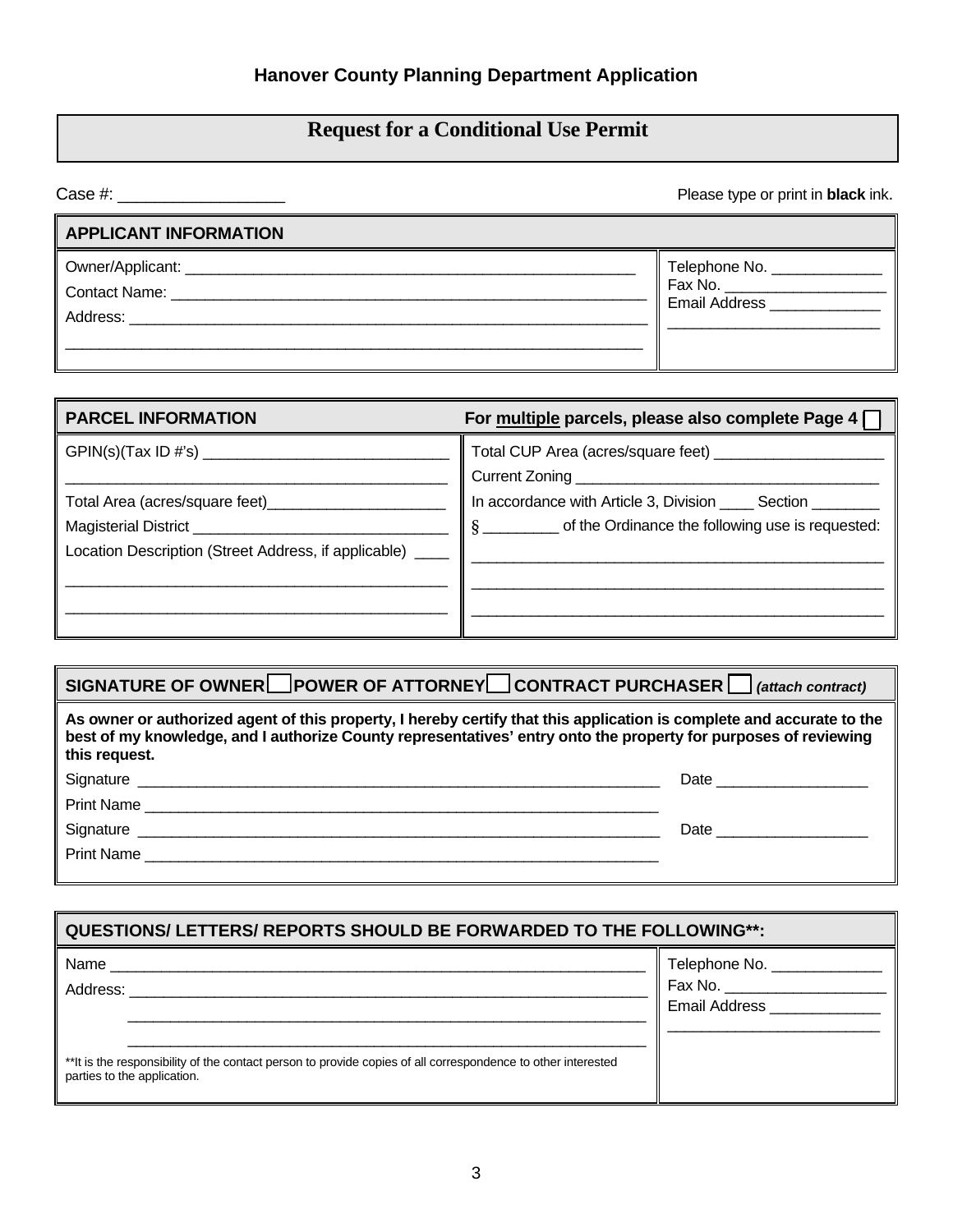| FOR APPLICATIONS WITH MULTIPLE PARCELS, PLEASE LIST: |                          |                                               |                                |                          |                     |
|------------------------------------------------------|--------------------------|-----------------------------------------------|--------------------------------|--------------------------|---------------------|
| <b>GPIN</b>                                          | <b>Property Owner(s)</b> | <b>Deed Book</b><br>and Page<br><b>Number</b> | Area<br>(acres/square<br>feet) | <b>Current</b><br>Zoning | Requested<br>Zoning |
|                                                      | Print                    |                                               |                                |                          |                     |
|                                                      | Sign                     |                                               |                                |                          |                     |
|                                                      | Print                    |                                               |                                |                          |                     |
|                                                      | Sign                     |                                               |                                |                          |                     |
|                                                      | Print                    |                                               |                                |                          |                     |
|                                                      | Sign                     |                                               |                                |                          |                     |
|                                                      | Print                    |                                               |                                |                          |                     |
|                                                      | Sign                     |                                               |                                |                          |                     |
|                                                      | Print                    |                                               |                                |                          |                     |
|                                                      | Sign                     |                                               |                                |                          |                     |
|                                                      | Print                    |                                               |                                |                          |                     |
|                                                      | Sign                     |                                               |                                |                          |                     |
|                                                      | Print                    |                                               |                                |                          |                     |
|                                                      | Sign                     |                                               |                                |                          |                     |
|                                                      | Print                    |                                               |                                |                          |                     |
|                                                      | Sign                     |                                               |                                |                          |                     |
|                                                      | Print                    |                                               |                                |                          |                     |
|                                                      | Sign                     |                                               |                                |                          |                     |
|                                                      | Print                    |                                               |                                |                          |                     |
|                                                      | Sign                     |                                               |                                |                          |                     |
|                                                      | Print                    |                                               |                                |                          |                     |
|                                                      | Sign                     |                                               |                                |                          |                     |
|                                                      | Print                    |                                               |                                |                          |                     |
|                                                      | Sign                     |                                               |                                |                          |                     |
|                                                      | Print                    |                                               |                                |                          |                     |
|                                                      | Sign                     |                                               |                                |                          |                     |
|                                                      | Print                    |                                               |                                |                          |                     |
|                                                      | Sign                     |                                               |                                |                          |                     |
|                                                      | Print                    |                                               |                                |                          |                     |
|                                                      | Sign                     |                                               |                                |                          |                     |
|                                                      | Print                    |                                               |                                |                          |                     |
|                                                      | Sign                     |                                               |                                |                          |                     |
|                                                      | Print                    |                                               |                                |                          |                     |
|                                                      | Sign                     |                                               |                                |                          |                     |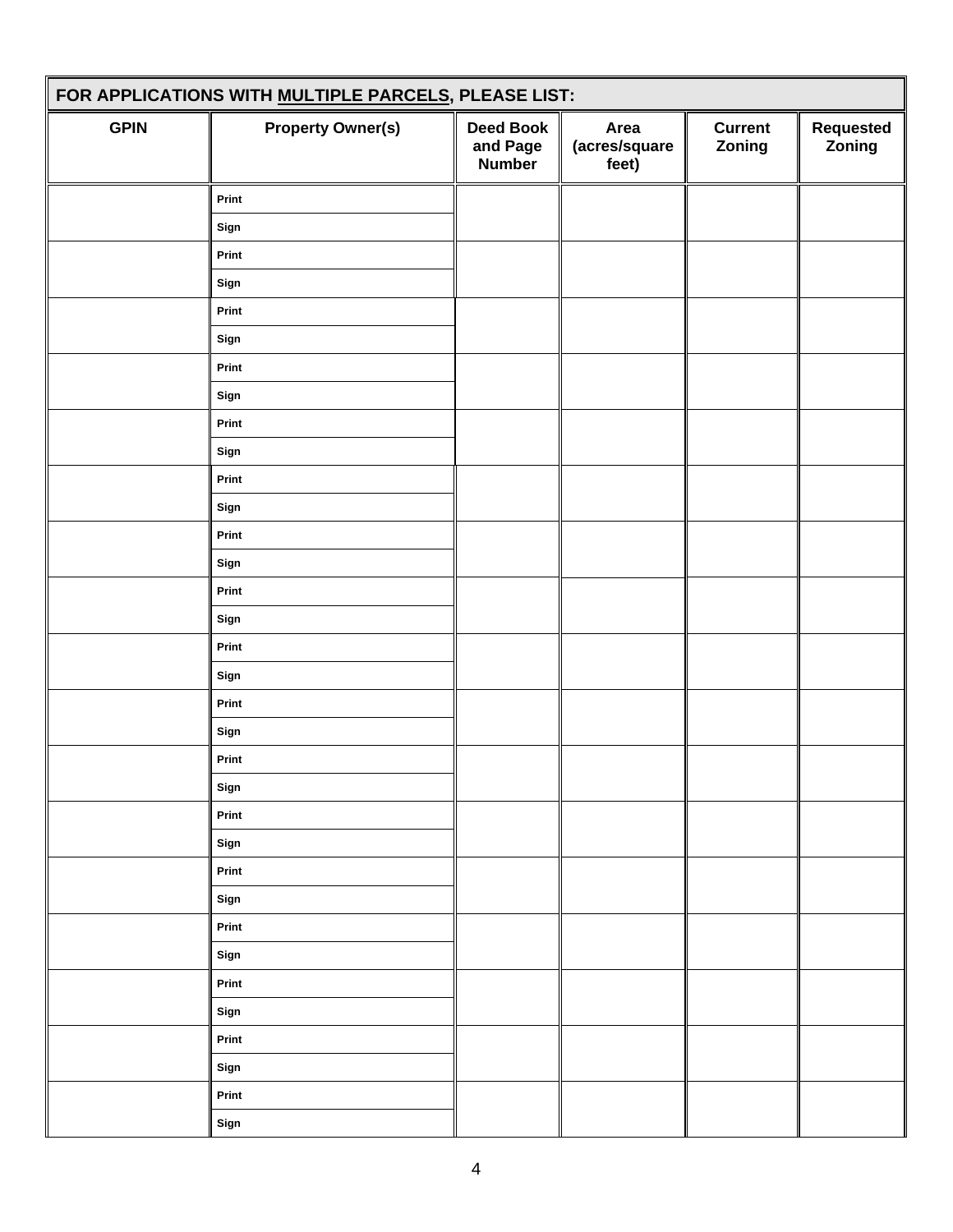|    | REQUIREMENTS/ ATTACHMENTS FOR ALL REQUESTS you must submit the following:                                                                                                                                                                                                                                                                                                                                                                                                                                                                                                                                                                                                                                                                                                                                 |
|----|-----------------------------------------------------------------------------------------------------------------------------------------------------------------------------------------------------------------------------------------------------------------------------------------------------------------------------------------------------------------------------------------------------------------------------------------------------------------------------------------------------------------------------------------------------------------------------------------------------------------------------------------------------------------------------------------------------------------------------------------------------------------------------------------------------------|
| а. | Signature of Property Owner or Contract Purchaser (Page 3) - If the contract purchaser signs the<br>application, please provide a copy of the signed contract, with all sensitive information redacted.                                                                                                                                                                                                                                                                                                                                                                                                                                                                                                                                                                                                   |
| b. | Acknowledgement of Application Fee Payment Procedure (Page 6)                                                                                                                                                                                                                                                                                                                                                                                                                                                                                                                                                                                                                                                                                                                                             |
|    | c. Adjacent property owners, Board of Supervisors, and Planning Commissioner notification form<br>(Page 7) – please list all property owners including those across roadways, watercourses, and/or railroads<br>as well as the members of the Board of Supervisors and Planning Commission for the magisterial district in<br>which the property is located. Adjacent property owners, Board members, and Planning Commissioners<br>must be notified prior to submittal of this application. The form must include owners' names, address, and<br>GPINs for all adjacent property owners. (This information is available from the County website or can be<br>obtained from the Planning Department.) The form on Page 9 may be used to notify these property owners.                                     |
|    | d. A plat of the subject property, which accurately reflects the current property boundaries. If the full-size<br>plat is larger than 8 $\frac{1}{2}$ " x 11", the plat must be folded no larger than 9"x12", and a reduction of the plat must<br>be submitted which is 8 1/2" x 11" in size. (Typically available from the County Clerk's Office in the Circuit<br>Court building.)                                                                                                                                                                                                                                                                                                                                                                                                                      |
| е. | <b>Responses to questions on Page 10</b>                                                                                                                                                                                                                                                                                                                                                                                                                                                                                                                                                                                                                                                                                                                                                                  |
| f. | Historic Impact Information (Page 11) (This information is available on the County website or please the<br>Planning Staff may be asked to assist.)                                                                                                                                                                                                                                                                                                                                                                                                                                                                                                                                                                                                                                                       |
| q. | Traffic Impact Analysis Certification Form (Page 12) In compliance with VDOT's new Traffic Impact<br>Analysis Regulations (24 VAC 30-155 et seq., commonly known as "Chapter 527"), Conditional Use<br>Permits that meet certain thresholds require Traffic Impact Analyses (TIAs). The process for submitting<br>TIAs is as follows: (1) you must submit the number of copies of the TIA required by VDOT to the<br>Hanover County Planning Department with your comprehensive plan amendment/rezoning/conditional<br>use permit submittal; (2) the Hanover County Planning Department will stamp "received" on all copies of<br>the TIA, and will keep a copy for its files; and (3) you must deliver the remaining copies of the TIA to<br>VDOT and pay the necessary TIA review fee directly to VDOT. |
|    | h. Sketch Plan Checklist (Page 13) and thirteen (13) copies of the sketch plan and architectural<br>elevations, folded no larger than 9" x 12", and $1 - 8\frac{1}{2}$ " x 11" reduction. Individual sheets should be no<br>larger than 24" x 36". For Filling and/or Grading CUP Applications, a plan should be submitted that meets<br>the Public Works Department's requirements for an Erosion and Sedimentation Control (E&S) Plan.<br>However, please note that submittal of this plan will not be considered as a submittal of an E&S plan<br>application. For a checklist of items to be included on this plan, please contact Public Works at<br>$(804)$ 365-6181.                                                                                                                               |
| j. | For CUP applications for telecommunication facilities, a Telecommunications application must be<br>completed and include all of the required attachments.                                                                                                                                                                                                                                                                                                                                                                                                                                                                                                                                                                                                                                                 |
| J. | <b>Community Meeting Guide</b> (Please check if you have read and understand Pages 14 & 15.)                                                                                                                                                                                                                                                                                                                                                                                                                                                                                                                                                                                                                                                                                                              |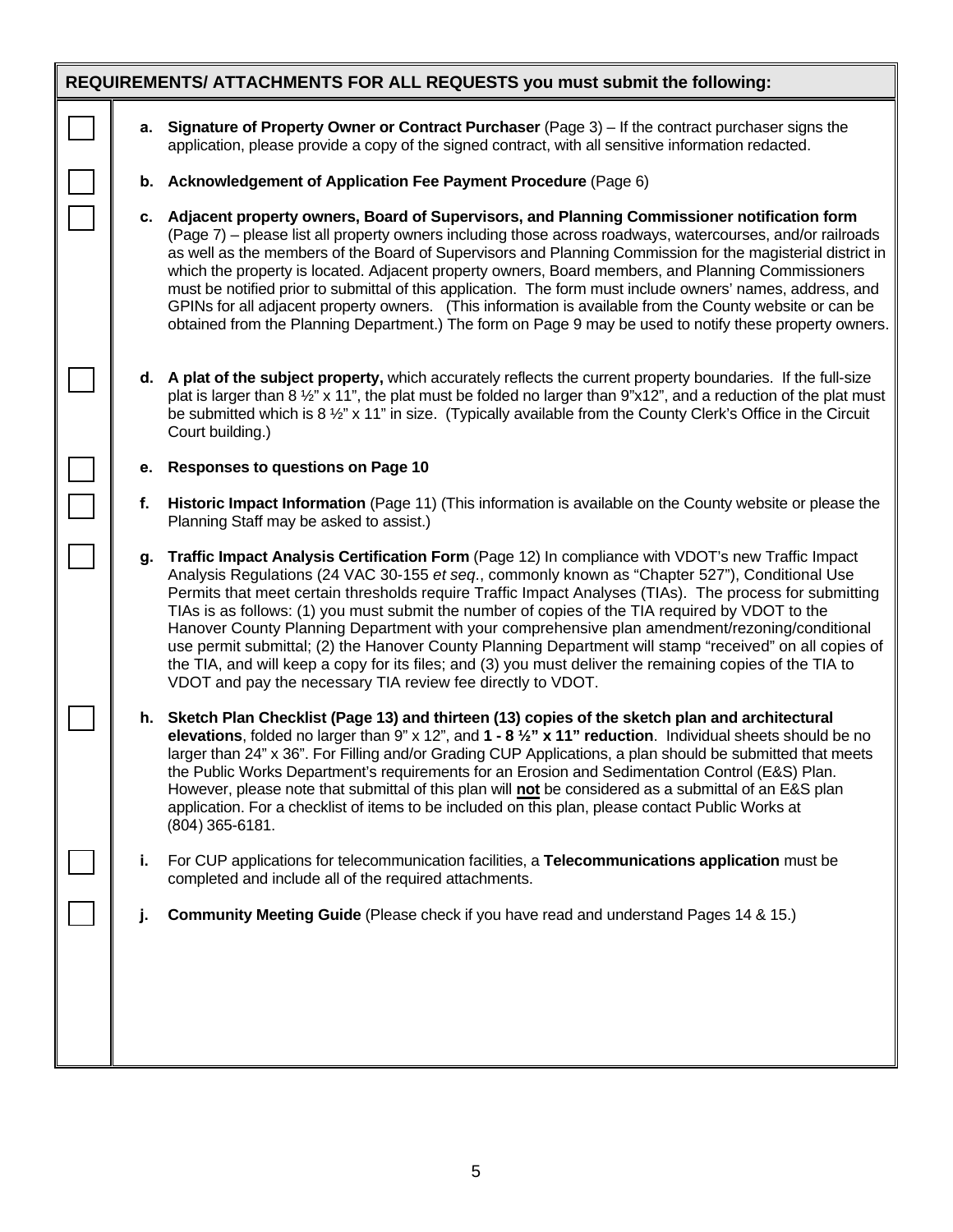# **ACKNOWLEDGEMENT OF APPLICATION FEE PAYMENT PROCEDURE**

**Application fees are not accepted at the time of submittal. I hereby acknowledge that this application is not complete until the payment for all applicable application fees has been received by the Hanover County Planning Department. The Hanover County Planning Department shall notify me by mail, at the address listed below, (as**  well as by email and/or fax, if selected below) of the applicable fee(s) at such time that they determine that the **application is complete and acceptable. I acknowledge that I am responsible for ensuring that such fees are received by the Hanover County Planning Department by the Tuesday the week following the application deadline. I further acknowledge that any application fee submitted after this date shall result in the application being considered filed for the next application deadline.** 

**Should the applicable fees not be submitted within forty-five (45) days of the date of the notification letter, it shall be my responsibility to arrange for the retrieval of all application materials. The application and any supplementary materials for incomplete applications that are not retrieved within forty-five (45) days of the date of the notification letter shall be destroyed by the Hanover County Planning Department.** 

| Should my application be accepted, my fee payment will be due by | . (To be filled in by a |
|------------------------------------------------------------------|-------------------------|
| <b>Planning Staff member.)</b>                                   |                         |

| If you would like your letter emailed and/or faxed, please make selections, and provide the information below: |
|----------------------------------------------------------------------------------------------------------------|
|                                                                                                                |

**FEES** 

After application is accepted for review, make checks payable to Treasurer, Hanover County:

Conditional Use Permit  $$1500 + $75/ \text{acre*}$ 

Amendment (after final approval) 61500

\*Fractions of acreage are rounded up to the nearest whole number

Please note: Applicants who request tax-exempt status may have their application fee waived upon presentation of official documentation of such status.

| FOR STAFF USE ONLY:                                              |                                      |  |
|------------------------------------------------------------------|--------------------------------------|--|
| Base Fee<br>Fees:<br>Acreage Fee _______________<br><b>TOTAL</b> | Accepted by: __________<br>HTE $#$ : |  |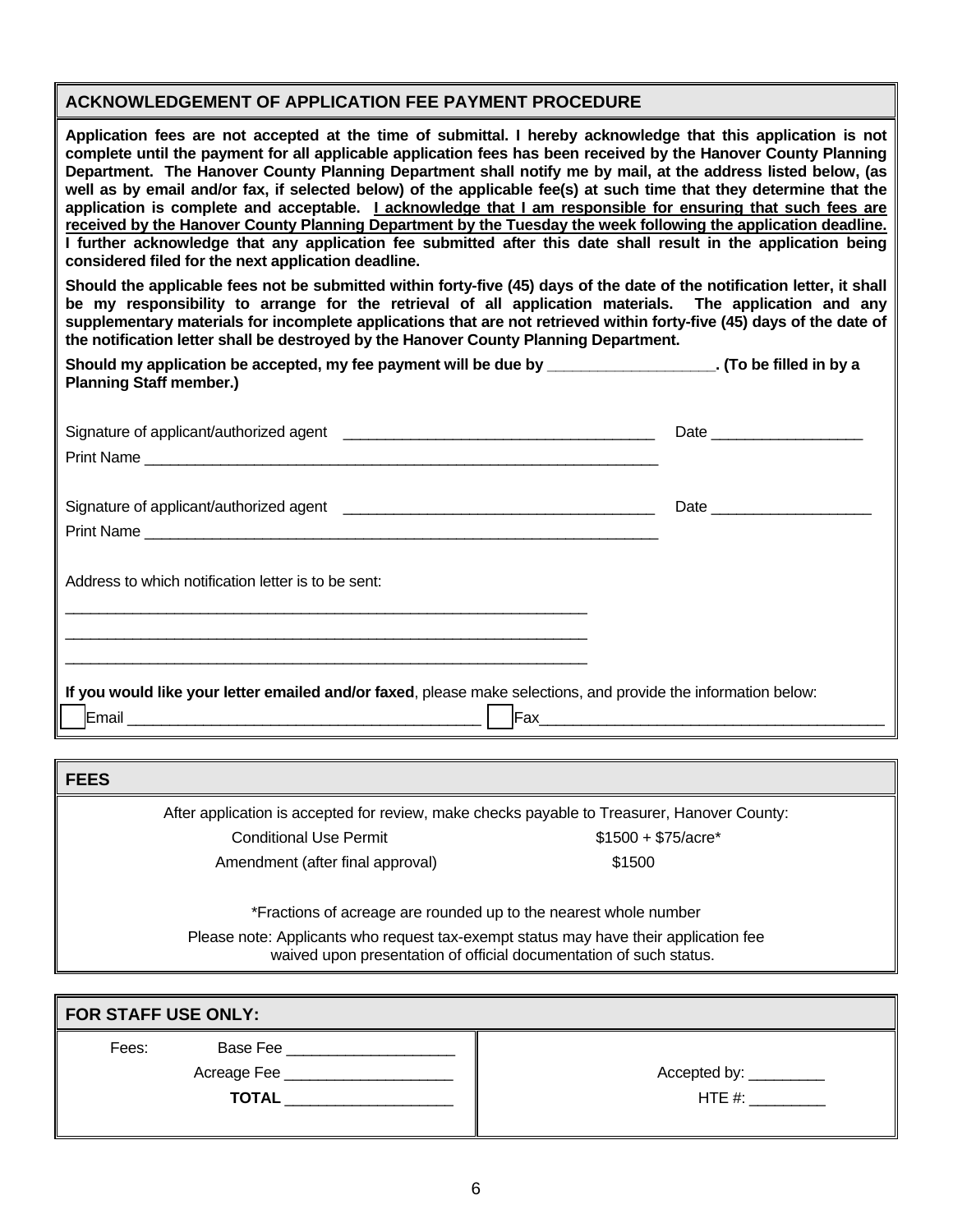#### **NOTIFICATION OF ADJOINING PROPERTY OWNERS, BOARD OF SUPERVISORS, AND PLANNING COMMISSIONERS**

#### **Applicant's Statement:**

I hereby certify that I have notified all adjacent property owners to the property, which is the subject of this request as well as the members of the Board of Supervisors and Planning Commission for the magisterial district in which the property is located. Adjacent property includes all property across roadways, watercourses, railroads, and/or municipal boundaries. I further certify that the names and addresses below are those of the adjacent property owners as listed in the tax records of the Commissioner of Revenue of Hanover County.

#### Applicant's Signature:

COMMONWEALTH OF VIRGINIA )

COUNTY OF HANOVER

to-wit:

| The foregoing instrument was acknowledged before me this | day of               | bv |
|----------------------------------------------------------|----------------------|----|
|                                                          | (Name of Applicant). |    |

My commission expires:

 $\mathcal{L}_\text{max}$  , and the contract of the contract of the contract of the contract of the contract of the contract of the contract of the contract of the contract of the contract of the contract of the contract of the contr Notary Public

**Board of Supervisors Representative:** 

**Planning Commission Representative:** 

**List of Adjacent Property Owners:** 

| <b>GPIN</b> | <b>Name</b> | <b>Address</b> |
|-------------|-------------|----------------|
|             |             |                |
|             |             |                |
|             |             |                |
|             |             |                |
|             |             |                |
|             |             |                |
|             |             |                |
|             |             |                |
|             |             |                |
|             |             |                |
|             |             |                |
|             |             |                |
|             |             |                |
|             |             |                |
|             |             |                |
|             |             |                |
|             |             |                |
|             |             |                |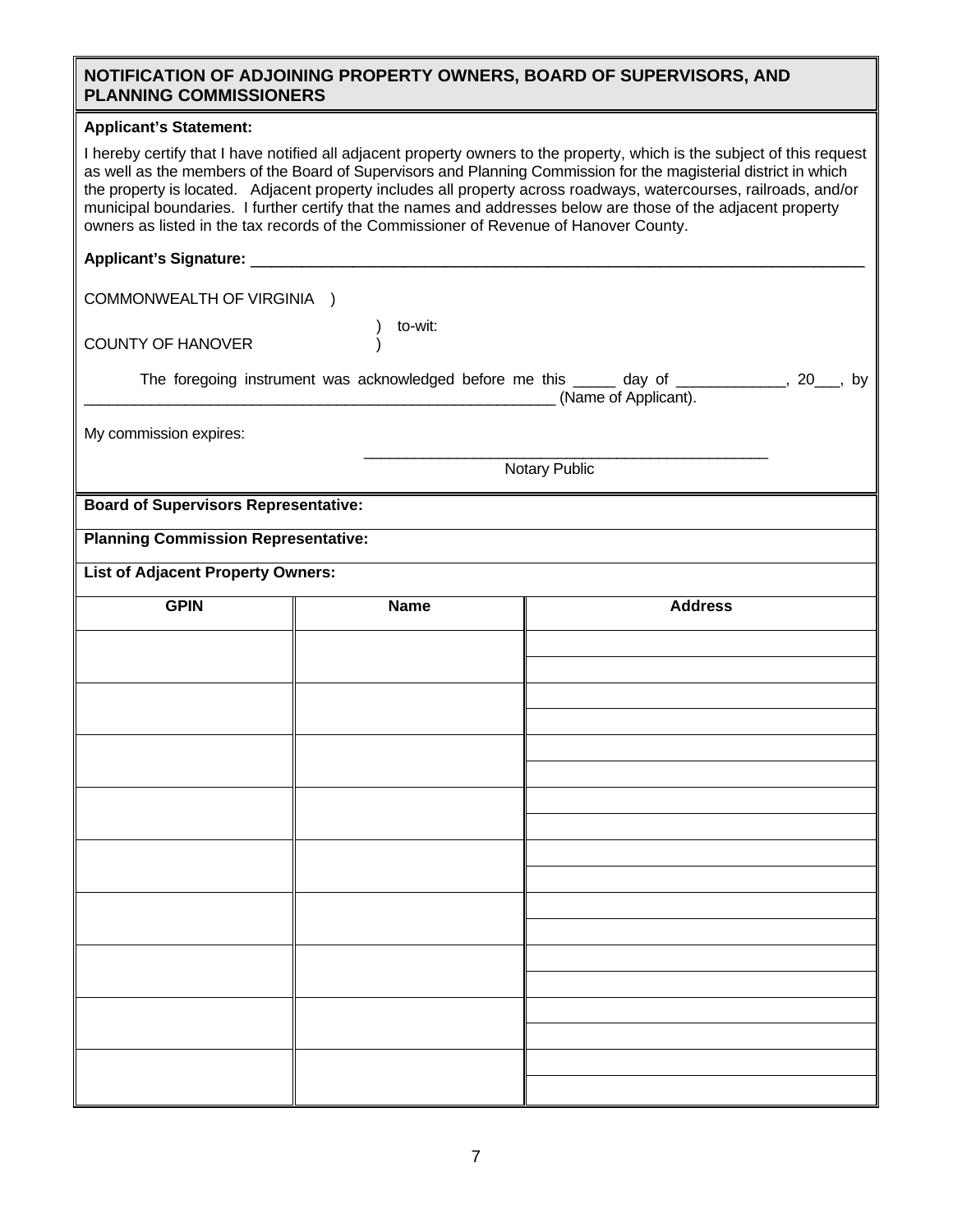| NOTIFICATION OF ADJOINING PROPERTY OWNERS continued |             |                |  |  |
|-----------------------------------------------------|-------------|----------------|--|--|
| <b>List of Adjacent Property Owners:</b>            |             |                |  |  |
| <b>GPIN</b>                                         | <b>Name</b> | <b>Address</b> |  |  |
|                                                     |             |                |  |  |
|                                                     |             |                |  |  |
|                                                     |             |                |  |  |
|                                                     |             |                |  |  |
|                                                     |             |                |  |  |
|                                                     |             |                |  |  |
|                                                     |             |                |  |  |
|                                                     |             |                |  |  |
|                                                     |             |                |  |  |
|                                                     |             |                |  |  |
|                                                     |             |                |  |  |
|                                                     |             |                |  |  |
|                                                     |             |                |  |  |
|                                                     |             |                |  |  |
|                                                     |             |                |  |  |
|                                                     |             |                |  |  |
|                                                     |             |                |  |  |
|                                                     |             |                |  |  |
|                                                     |             |                |  |  |
|                                                     |             |                |  |  |
|                                                     |             |                |  |  |
|                                                     |             |                |  |  |
|                                                     |             |                |  |  |
|                                                     |             |                |  |  |
|                                                     |             |                |  |  |
|                                                     |             |                |  |  |
|                                                     |             |                |  |  |
|                                                     |             |                |  |  |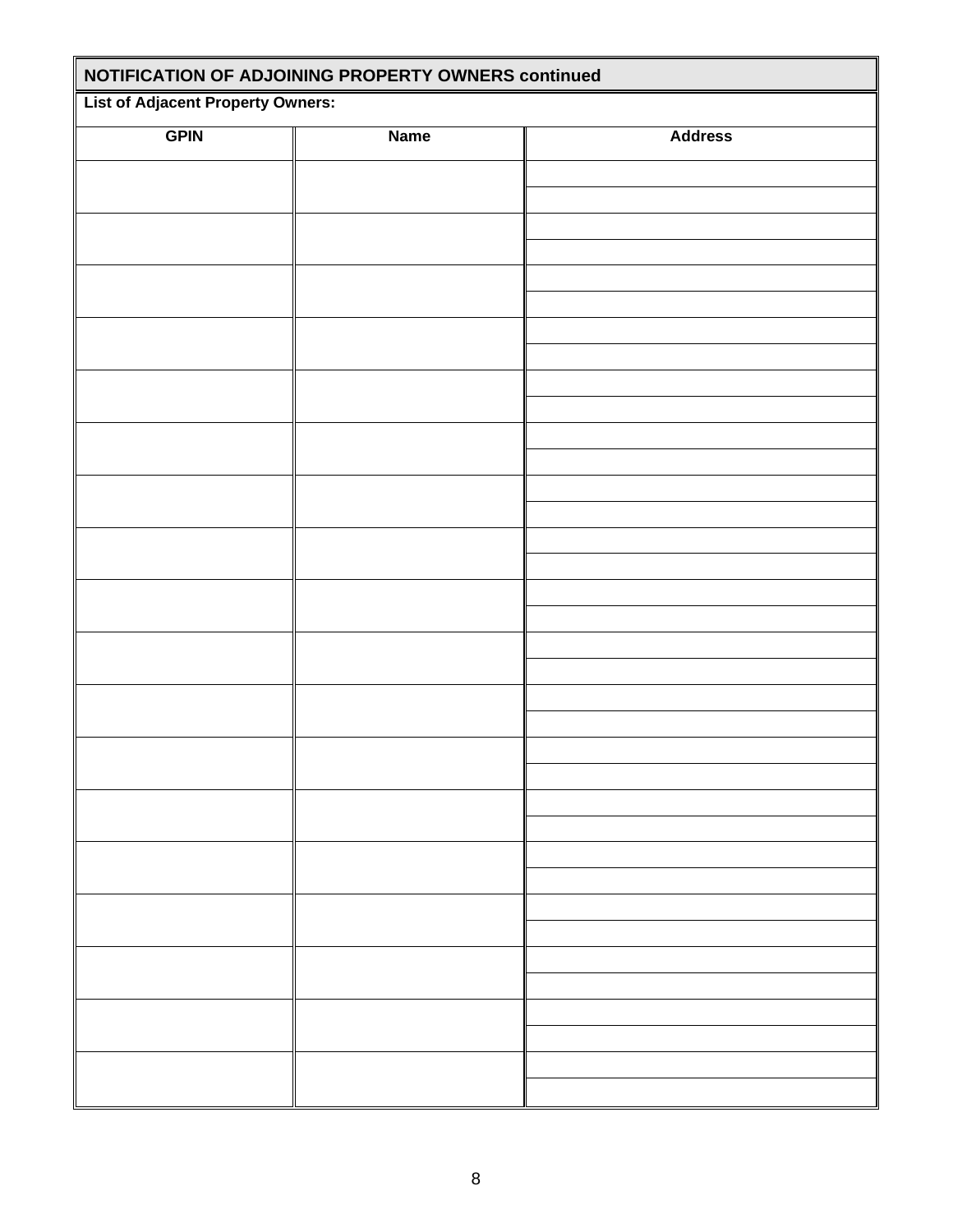# **NOTIFICATION OF ZONING APPLICATION SUBMITTAL**

| TO:          | <b>Adjacent Property Owner</b>                                                                                        |  |  |
|--------------|-----------------------------------------------------------------------------------------------------------------------|--|--|
| <b>FROM:</b> | <u> 1989 - Jan James James Barnett, fransk politik (d. 1989)</u>                                                      |  |  |
| <b>DATE:</b> |                                                                                                                       |  |  |
| Department:  | The following application will be submitted for review to the Hanover County Planning                                 |  |  |
| Rezoning     | <b>Conditional Use Permit</b><br><b>Special Exception</b>                                                             |  |  |
|              |                                                                                                                       |  |  |
|              |                                                                                                                       |  |  |
|              | Requested Zoning District: Manual According to the Contract of Tennis and Tennis and Tennis and Tennis and Tennis and |  |  |
|              |                                                                                                                       |  |  |
|              |                                                                                                                       |  |  |
|              |                                                                                                                       |  |  |

The application will be available for viewing at the Hanover County Planning Department. The Planning Department shall notify all adjacent property owners of the time, day, and place of the public hearings to be held on this application. Should you have any questions or comments, please contact the Planning Department at (804) 365-6171.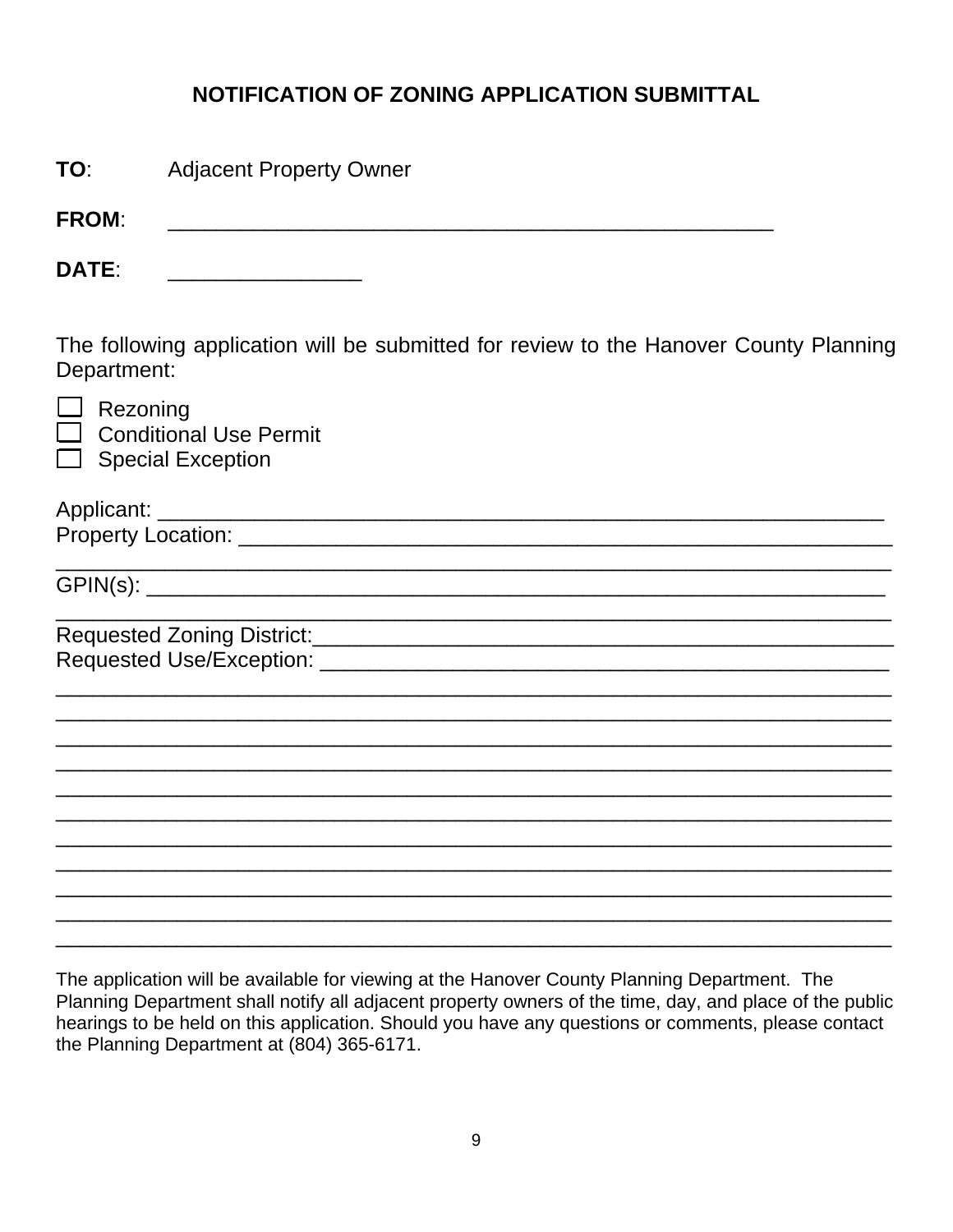| EXPLANATION: (Attach additional sheets, if necessary) |                                                                                                                                                                                                                                                   |
|-------------------------------------------------------|---------------------------------------------------------------------------------------------------------------------------------------------------------------------------------------------------------------------------------------------------|
|                                                       |                                                                                                                                                                                                                                                   |
|                                                       |                                                                                                                                                                                                                                                   |
|                                                       |                                                                                                                                                                                                                                                   |
|                                                       | 2. Briefly describe how you plan to develop the property for the proposed use and any associated uses.                                                                                                                                            |
|                                                       |                                                                                                                                                                                                                                                   |
|                                                       |                                                                                                                                                                                                                                                   |
|                                                       |                                                                                                                                                                                                                                                   |
|                                                       |                                                                                                                                                                                                                                                   |
|                                                       |                                                                                                                                                                                                                                                   |
|                                                       |                                                                                                                                                                                                                                                   |
|                                                       |                                                                                                                                                                                                                                                   |
|                                                       |                                                                                                                                                                                                                                                   |
|                                                       |                                                                                                                                                                                                                                                   |
|                                                       |                                                                                                                                                                                                                                                   |
|                                                       | 3. Describe why the proposed use is desirable and appropriate for the area. What measures will be taken to assure that<br>the proposed use will not have a negative impact on the surrounding vicinity? (For example, this may include traffic or |
|                                                       |                                                                                                                                                                                                                                                   |
|                                                       |                                                                                                                                                                                                                                                   |
|                                                       |                                                                                                                                                                                                                                                   |
|                                                       |                                                                                                                                                                                                                                                   |
|                                                       |                                                                                                                                                                                                                                                   |
|                                                       |                                                                                                                                                                                                                                                   |
|                                                       |                                                                                                                                                                                                                                                   |
|                                                       |                                                                                                                                                                                                                                                   |
|                                                       | 4. Are there any deed restrictions concerning the type of use proposed? If so, provide the date the said restrictions expire.                                                                                                                     |
|                                                       |                                                                                                                                                                                                                                                   |
|                                                       |                                                                                                                                                                                                                                                   |
|                                                       |                                                                                                                                                                                                                                                   |
|                                                       | 5. Is the subject property located in a Dam Break Inundation Zone? Pes No (Please contact the Department of                                                                                                                                       |
| Works for further information.                        | Planning or Public Works for assistance in addressing this question.) If yes, please contact the Department of Public                                                                                                                             |
|                                                       |                                                                                                                                                                                                                                                   |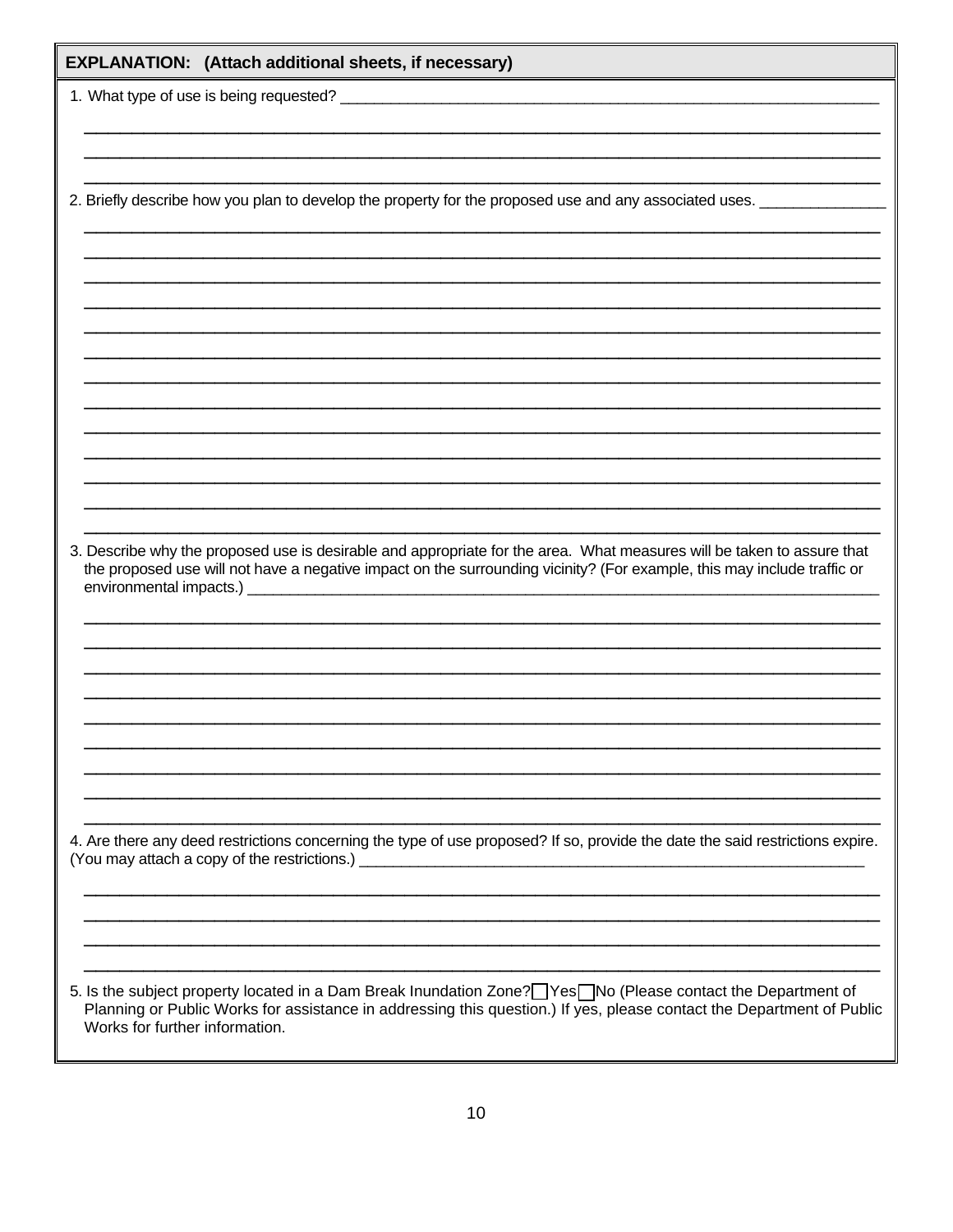# **HISTORIC SITE IMPACT ANALYSIS**

|                                                                                                                                                                                                                                   | Please identify any known or suspected historic resources on both the subject property and adjacent properties, to<br>include both structural and non-structural resources, such as trenches, cemeteries, and archeological sites. Please<br>include the GPIN (Tax Parcel Number) associated with the resource. Please attach additional sheets, if necessary.<br>Should you need assistance completing this form, please contact the Planning Staff. |  |  |  |  |
|-----------------------------------------------------------------------------------------------------------------------------------------------------------------------------------------------------------------------------------|-------------------------------------------------------------------------------------------------------------------------------------------------------------------------------------------------------------------------------------------------------------------------------------------------------------------------------------------------------------------------------------------------------------------------------------------------------|--|--|--|--|
|                                                                                                                                                                                                                                   |                                                                                                                                                                                                                                                                                                                                                                                                                                                       |  |  |  |  |
| 2.                                                                                                                                                                                                                                |                                                                                                                                                                                                                                                                                                                                                                                                                                                       |  |  |  |  |
| 3.                                                                                                                                                                                                                                |                                                                                                                                                                                                                                                                                                                                                                                                                                                       |  |  |  |  |
|                                                                                                                                                                                                                                   |                                                                                                                                                                                                                                                                                                                                                                                                                                                       |  |  |  |  |
|                                                                                                                                                                                                                                   | If you have identified known or suspected historic resources on the subject property or adjacent property, please provide<br>the following information on each site:                                                                                                                                                                                                                                                                                  |  |  |  |  |
| a)                                                                                                                                                                                                                                |                                                                                                                                                                                                                                                                                                                                                                                                                                                       |  |  |  |  |
| b)                                                                                                                                                                                                                                |                                                                                                                                                                                                                                                                                                                                                                                                                                                       |  |  |  |  |
| C)                                                                                                                                                                                                                                | Describe the impact the proposed request will have on the identified historic resources with regard to noise, traffic,<br>dust, vibration, visual impact, and air pollution.                                                                                                                                                                                                                                                                          |  |  |  |  |
|                                                                                                                                                                                                                                   |                                                                                                                                                                                                                                                                                                                                                                                                                                                       |  |  |  |  |
|                                                                                                                                                                                                                                   |                                                                                                                                                                                                                                                                                                                                                                                                                                                       |  |  |  |  |
|                                                                                                                                                                                                                                   |                                                                                                                                                                                                                                                                                                                                                                                                                                                       |  |  |  |  |
|                                                                                                                                                                                                                                   |                                                                                                                                                                                                                                                                                                                                                                                                                                                       |  |  |  |  |
|                                                                                                                                                                                                                                   |                                                                                                                                                                                                                                                                                                                                                                                                                                                       |  |  |  |  |
|                                                                                                                                                                                                                                   |                                                                                                                                                                                                                                                                                                                                                                                                                                                       |  |  |  |  |
|                                                                                                                                                                                                                                   |                                                                                                                                                                                                                                                                                                                                                                                                                                                       |  |  |  |  |
|                                                                                                                                                                                                                                   |                                                                                                                                                                                                                                                                                                                                                                                                                                                       |  |  |  |  |
|                                                                                                                                                                                                                                   |                                                                                                                                                                                                                                                                                                                                                                                                                                                       |  |  |  |  |
|                                                                                                                                                                                                                                   |                                                                                                                                                                                                                                                                                                                                                                                                                                                       |  |  |  |  |
| d)                                                                                                                                                                                                                                | Describe voluntary measures that will be undertaken to help mitigate the impact that the proposed use may have                                                                                                                                                                                                                                                                                                                                        |  |  |  |  |
|                                                                                                                                                                                                                                   | on the identified historic resources. <u>The annual property of the set of the set of the set of the set of the set of the set of the set of the set of the set of the set of the set of the set of the set of the set of the se</u>                                                                                                                                                                                                                  |  |  |  |  |
|                                                                                                                                                                                                                                   |                                                                                                                                                                                                                                                                                                                                                                                                                                                       |  |  |  |  |
|                                                                                                                                                                                                                                   |                                                                                                                                                                                                                                                                                                                                                                                                                                                       |  |  |  |  |
|                                                                                                                                                                                                                                   |                                                                                                                                                                                                                                                                                                                                                                                                                                                       |  |  |  |  |
|                                                                                                                                                                                                                                   |                                                                                                                                                                                                                                                                                                                                                                                                                                                       |  |  |  |  |
|                                                                                                                                                                                                                                   |                                                                                                                                                                                                                                                                                                                                                                                                                                                       |  |  |  |  |
|                                                                                                                                                                                                                                   |                                                                                                                                                                                                                                                                                                                                                                                                                                                       |  |  |  |  |
|                                                                                                                                                                                                                                   |                                                                                                                                                                                                                                                                                                                                                                                                                                                       |  |  |  |  |
|                                                                                                                                                                                                                                   |                                                                                                                                                                                                                                                                                                                                                                                                                                                       |  |  |  |  |
|                                                                                                                                                                                                                                   |                                                                                                                                                                                                                                                                                                                                                                                                                                                       |  |  |  |  |
|                                                                                                                                                                                                                                   |                                                                                                                                                                                                                                                                                                                                                                                                                                                       |  |  |  |  |
| If there are no known or suspected historic resources on the subject property or immediately adjacent, including structural<br>and non-structural resources, trenches, cemeteries, and archeological sites, please sign and date. |                                                                                                                                                                                                                                                                                                                                                                                                                                                       |  |  |  |  |
|                                                                                                                                                                                                                                   |                                                                                                                                                                                                                                                                                                                                                                                                                                                       |  |  |  |  |
|                                                                                                                                                                                                                                   |                                                                                                                                                                                                                                                                                                                                                                                                                                                       |  |  |  |  |
|                                                                                                                                                                                                                                   |                                                                                                                                                                                                                                                                                                                                                                                                                                                       |  |  |  |  |
|                                                                                                                                                                                                                                   |                                                                                                                                                                                                                                                                                                                                                                                                                                                       |  |  |  |  |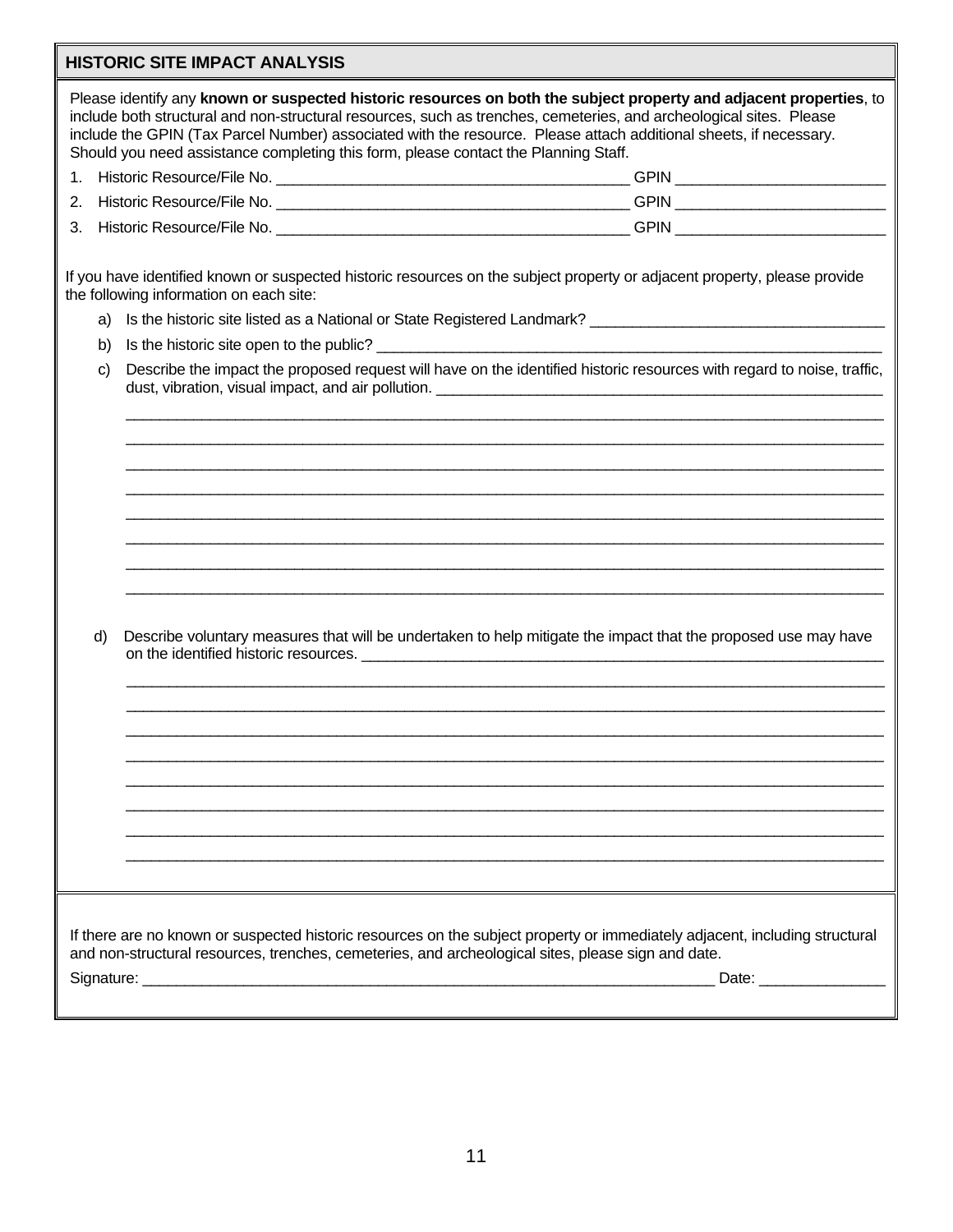# **COMPLIANCE WITH TRAFFIC IMPACT ANALYSIS REQUIREMENTS**

**The following must be completed for all applications**: The selection below is based on a projected daily trip generation of example in vehicles per day and a site peak hour trip generation of \_\_\_\_\_\_\_\_\_\_\_\_ vehicles per hour, based on the stipulations of 24 VAC 30-155. The edition of the ITE Trip Generation Manual was used in determining the trip generation (Code Number \_\_\_\_\_\_\_\_\_ and Page Number \_\_\_\_\_

Choose one of the two options below:

 I certify that this proposal **DOES NOT MEET** any of the thresholds identified in the Traffic Impact Analysis Regulations Administrative Guidelines (24 VAC 30-155) that would require a Traffic Impact Analysis to be submitted in conjunction with this application.

 I certify that this proposal **MEETS** at least one of the thresholds identified in the Traffic Impact Analysis Regulations Administrative Guidelines (24 VAC 30-155) that would require a Traffic Impact Analysis to be submitted in conjunction with this application. A Traffic Impact Analysis, prepared in accordance with the Traffic Impact Analysis Regulations Administrative Guidelines (24 VAC 30-155), has been prepared and will be submitted to VDOT the same day.

\_\_\_\_\_\_\_\_\_\_\_\_\_\_\_\_\_\_\_\_\_\_\_\_\_\_\_\_\_\_\_\_\_\_\_\_\_\_\_\_\_\_\_ \_\_\_\_\_\_\_\_\_\_\_\_\_\_

(Signature of Applicant/Applicant's Representative) (Date)

\_\_\_\_\_\_\_\_\_\_\_\_\_\_\_\_\_\_\_\_\_\_\_\_\_\_\_\_\_\_\_\_\_\_\_\_\_\_\_\_\_\_\_\_ (Applicant/Applicant's Representative – Print Name)

Virginia Department of Transportation (VDOT) – Ashland Residency Robert Butler, Assistant Residency Administrator 523 North Washington Highway Ashland, VA 23005 Phone (804) 752-5511 Fax (804) 752-6431 Email: robert.butler@vdot.virginia.gov http://www.virginiadot.org/projects/chapter527/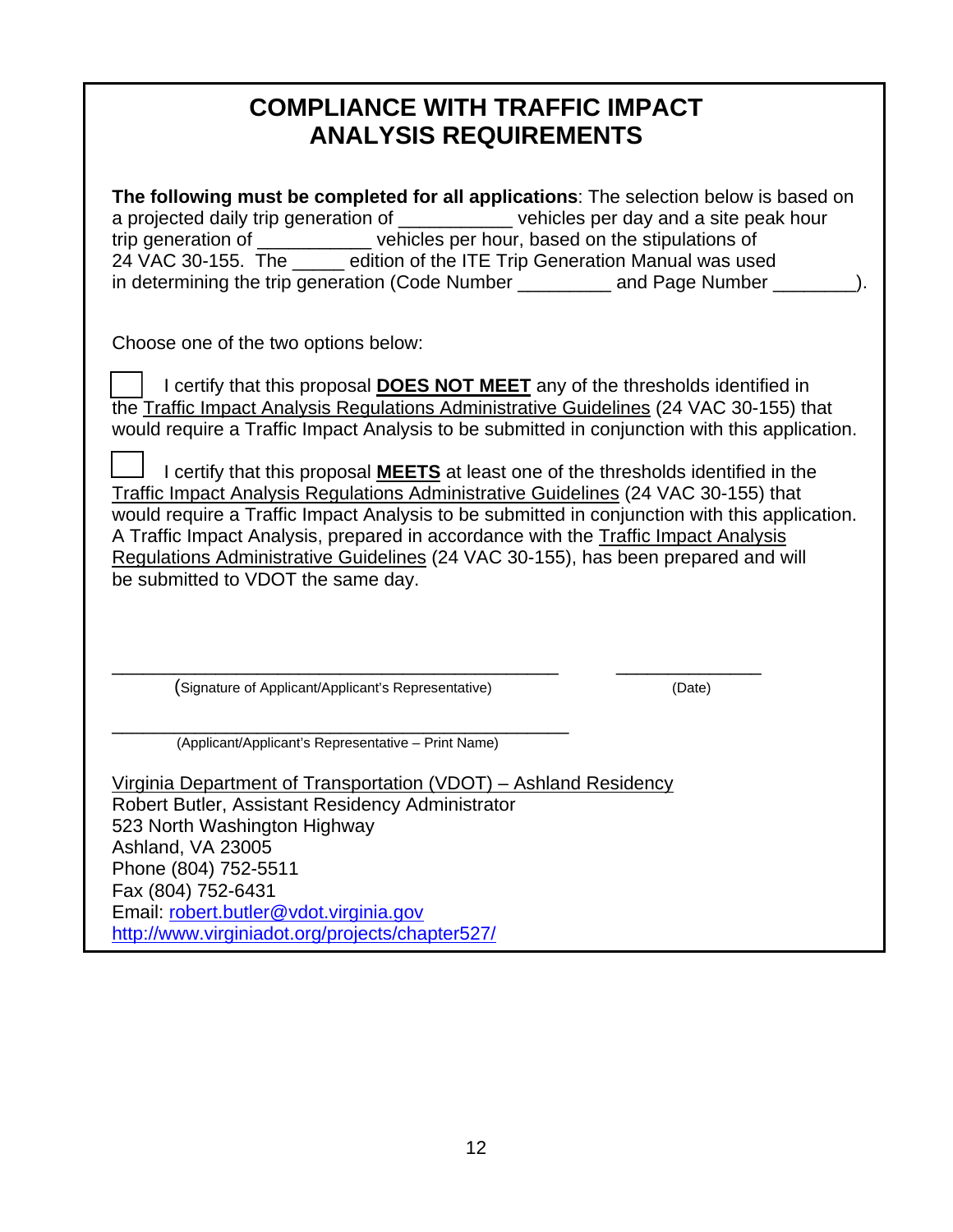## **SKETCH PLAN CHECKLIST**

Use this checklist to prepare the required sketch plan for submittal with this application. Place a mark next to each item to verify its inclusion on the sketch plan. Please make sure the information listed below is shown on the sketch plan. Failure to include all necessary information may result in the application not being accepted for processing.

|                | to include all necessary information may result in the application not being accepted for processing.                                                                                                                                                   |        |
|----------------|---------------------------------------------------------------------------------------------------------------------------------------------------------------------------------------------------------------------------------------------------------|--------|
| Applicant:     |                                                                                                                                                                                                                                                         | Staff: |
|                | The proposed title of the project, the name of the developer, and the name of<br>1.<br>the preparer of the plan.                                                                                                                                        |        |
|                | The north point, scale, and date. The required scale of the sketch plan shall<br>2.<br>be as follows:                                                                                                                                                   |        |
|                | For projects containing more than 200 acres, not more than $1" = 200'$<br>a)                                                                                                                                                                            |        |
|                | For projects containing 50 acres to 200 acres, not more than 1" =<br>b)<br>100'                                                                                                                                                                         |        |
|                | For projects containing 10 acres to 50 acres, not more than $1" = 50'$<br>C)                                                                                                                                                                            |        |
|                | d)<br>For projects containing 10 acres or less, not more than $1" = 30'$                                                                                                                                                                                |        |
|                | Existing zoning and zoning district boundaries. (Available on County zoning<br>3.<br>maps.)                                                                                                                                                             |        |
|                | The boundaries of the property involved; County and/or town boundaries;<br>4.<br>property lines; existing streets, buildings, and/or waterways; Chesapeake Bay<br>Resource Protection Areas (see Department of Public Works); and major tree<br>masses. |        |
|                | 5. Topography of the project area, with contours of five (5) feet or less. (Maps<br>are available in the Planning Department.)                                                                                                                          |        |
| $\mathbb{R}^n$ | Proposed changes in zoning, if any.<br>6.                                                                                                                                                                                                               |        |
|                | The general location and character of construction of proposed streets, alleys,<br>7.<br>driveways, curb cuts, entrances, and exits.                                                                                                                    |        |
|                | Location(s) of all proposed buildings and structures, accessory and main;<br>8.<br>major excavations; and the use category for each building.                                                                                                           |        |
|                | 9. General location, height, and material for all fences, walls, screen plantings,<br>berms, and landscaping. The required perimeter buffer, if any, shall be<br>shown.                                                                                 |        |
|                | 10. Architectural elevation(s) for the proposed structures on site, which provide<br>detail on the proposed building materials.                                                                                                                         |        |
|                | 11. Location(s) of any known or suspected historic resources, including<br>cemeteries, trenches, and archeological sites as reflected in available County<br>records.                                                                                   |        |
|                |                                                                                                                                                                                                                                                         |        |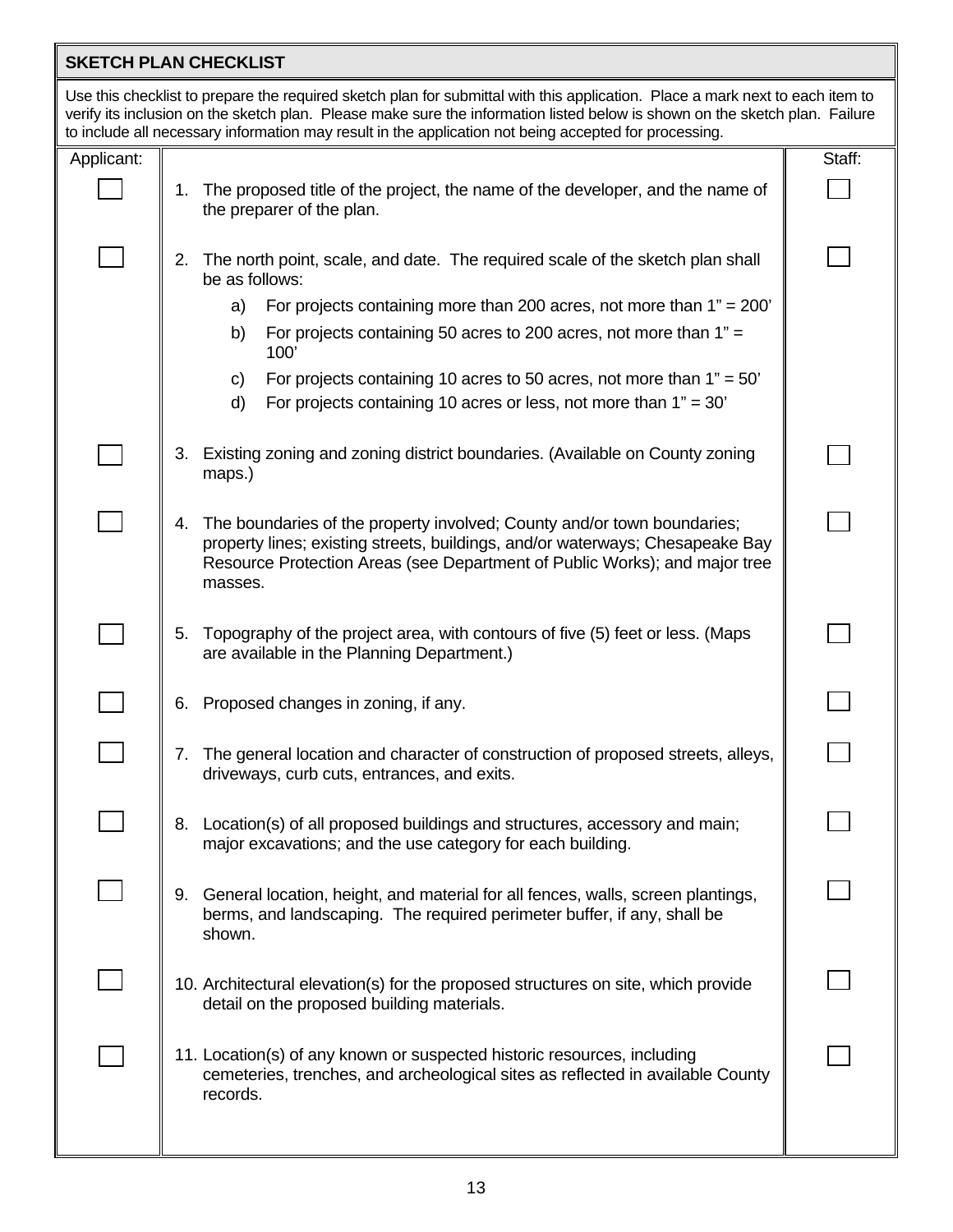# **Community Meeting Guidelines**

It is often recommended that applicants who file a zoning application for Rezoning, Conditional Use Permit, Special Exception Permit, or a Comprehensive Plan Amendment arrange a community meeting with surrounding property owners. These meetings are particularly necessary for complex rezoning applications or cases with significant community interest.

# **What is the purpose of a community meeting?**

A community meeting allows the applicant the opportunity to present their case to the community and also obtain feedback from citizens who may have questions, concerns, or comments about the proposal.

# **When should the meeting be scheduled?**

The applicant is responsible for scheduling the meeting. It should be scheduled at least one month prior to the date the application is scheduled to be heard by the Planning Commission or Board. This timeframe should allow the applicant time to make any necessary changes to the application following the meeting and still meet the 21-day Planning Commission or Board deadline. The Planning Staff recommends that applicants schedule the meeting after all agencies have conducted their initial review of the application.

# **Who should be contacted to arrange for the meeting time?**

The applicant should coordinate with their Planning Commissioner, Board of Supervisors representative, and Planning Staff to arrange the meeting time and location. After the meeting has been scheduled, the remaining Planning Commissioners should also be invited and notified of the meeting time and location.

# **Where and at what time of day should the meeting be held?**

The applicant is responsible for finding a location to hold the meeting. Potential locations often include churches, fire stations, and libraries.

The meeting should be held in the evening, Monday through Thursday, beginning around 6:00 pm or 7:00 pm. Meetings typically last from one to two hours, depending on the complexity of the case. It is recommended that applicants prepare an agenda for the meeting, setting aside time for staff comments, a presentation by the applicant, and a question and answer period. A sample agenda is attached.

# **Who should be notified about the meeting?**

The applicant should start by sending written notices to adjacent property owners. At times, it may be appropriate to notify all of the residents within the subdivision (if the property is within a subdivision). The applicant should also ask the assigned planner if he or she has been contacted by other interested parties who may want to attend the meeting. If so, those parties should be notified of the meeting. It is helpful to include a copy of the proposed sketch plan or conceptual plan with the notice. This will allow citizens who may not be able to attend the meeting the opportunity to educate themselves about the nature of the project. Property owner information may be obtained from the County's website. (Directions for using this website are attached). It may also be necessary to notify representatives of nearby communities, such as the president of a homeowners association.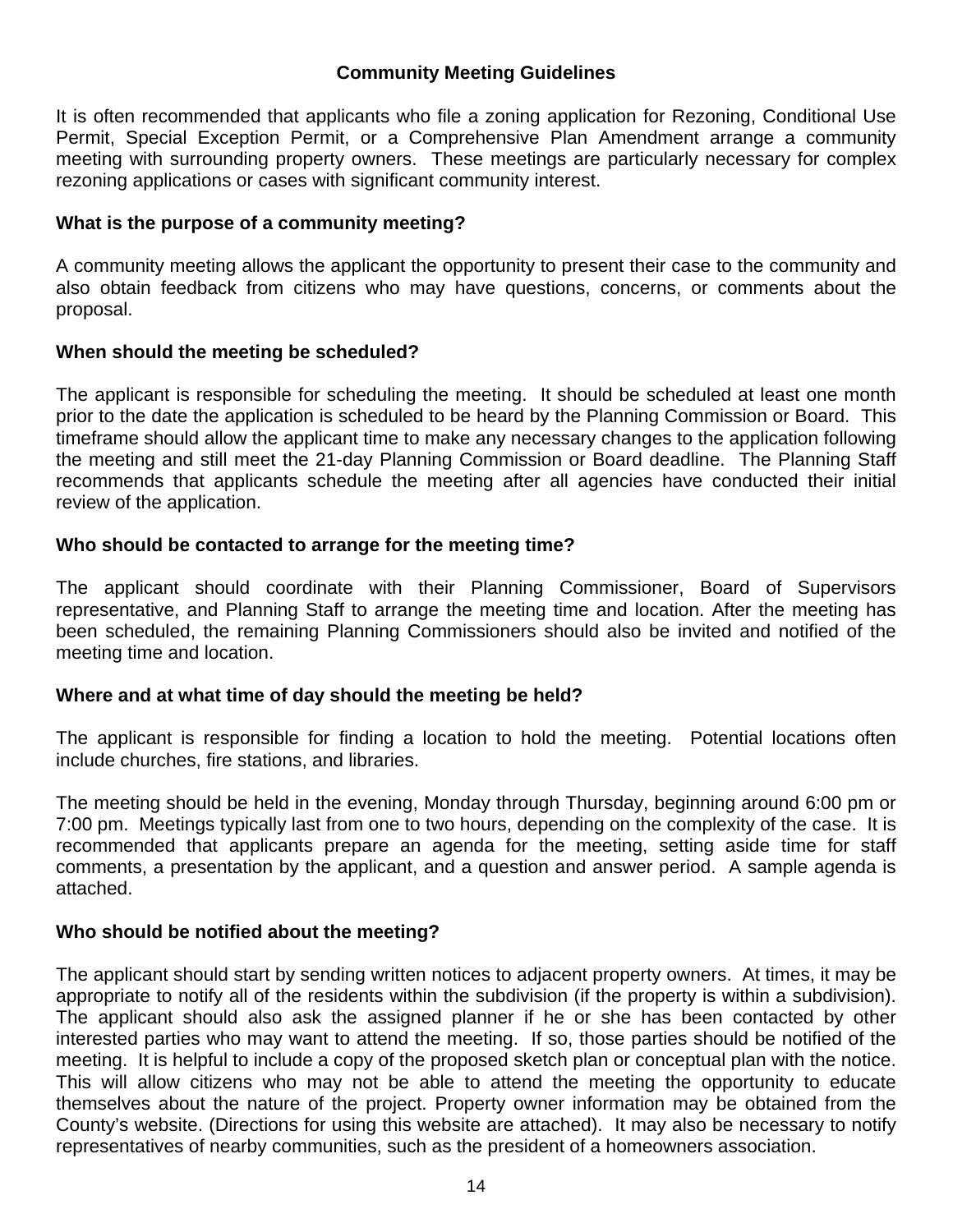# **Sample Community Meeting Agenda Date Location Hanover County Rezoning Case Number C-xx-xx (c) Applicant: XXXX Project name: XXXX**

- 1. Introductory Comments: Supervisor and/or Planning Commissioners name
- 2. Review Process Staff
- 3. Zoning Proposal Applicant
	- a. Project Introduction
	- b. Project Description
	- c. Project Design Concepts
	- d. Project Impact Mitigation Measures
- 4. Question and Answer Supervisor/Planning Commissioner/Applicant/Staff as appropriate
- 5. Closing Comments Supervisor/Planning Commissioner/Applicant